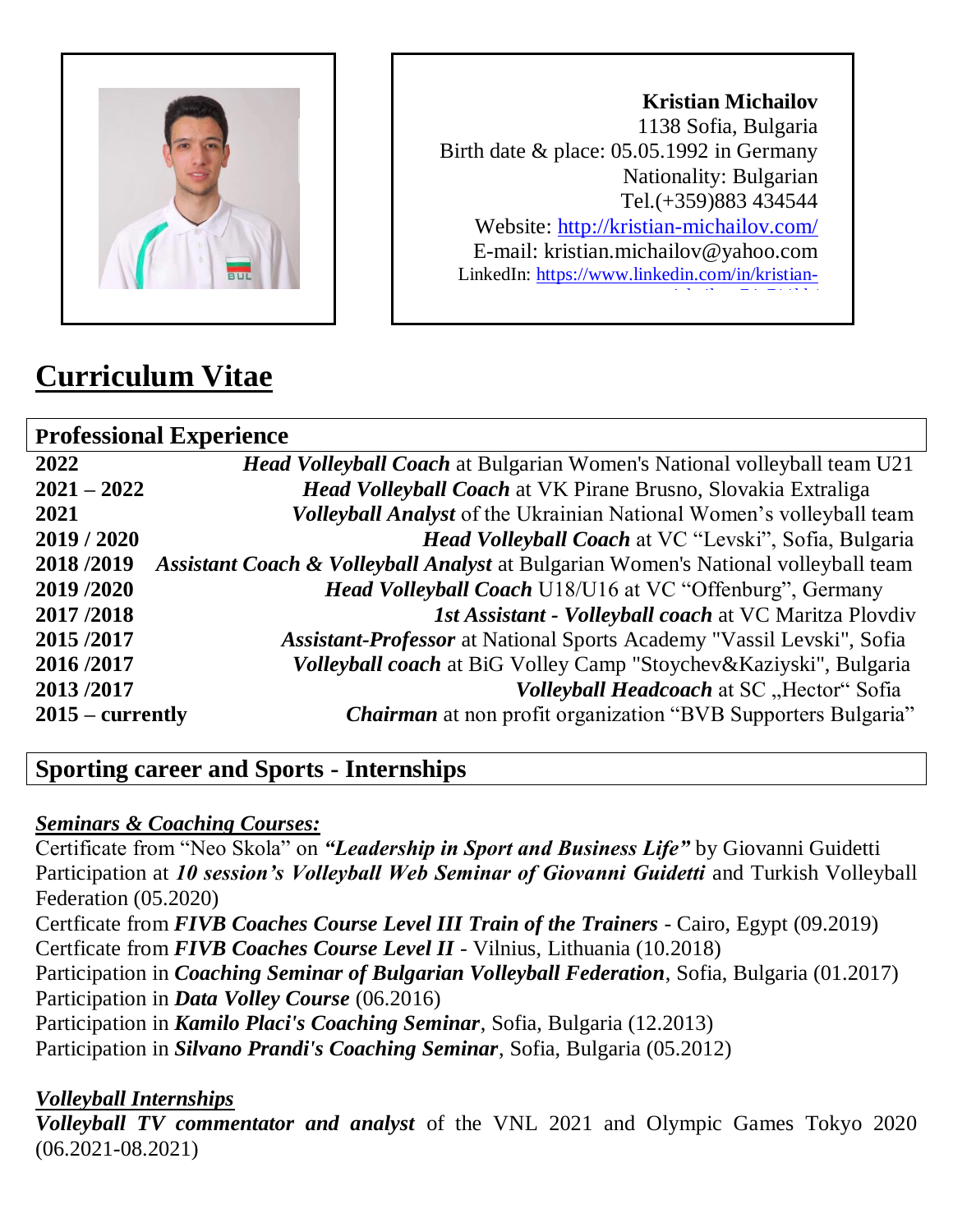*Volleyball Coaching Internship* at VakifBank Sports Club, Istanbul, Turkey - (Head Coach Giovanni Guidetti) (10.2020 - 11.2020)

*Volleyball TV Analyst* of Champions League, Volleyball Nations League 2019 and Bulgarian Cup 2019 for MAX Sport NOVA TV - Sofia, Bulgaria (2019)

*Volleyball Coaching and Sport management Internship* at Berlin Recycling Volleys, Germany - (Head Coach Cedric Enard) (05.2018 - 09.2018)

*Volleyball Coaching Internship* at VfB Friedrichshafen, Germany - (Head Coach Vital Heynen) (08.2016 - 09.2016)

*Volleyball Coaching Internship* at "G.S. Argentario Pallavolo A.D. Club" (U16/U18) Trento, Italy  $(01.2015 - 04.2015)$ 

*Methodical - didactic internships* in Volleyball Coaching and Sport Management at German Sport University Cologne (09. 2012- 08.2013)

#### *Sport results and Success*

Eight final at *EuroVolleyW 2021* with the Ukrainian National Women's volleyball team Silver medal at *Bulgarian National Volleyball League 2020* with VC "Levski" Sofia Sixteenth finals at *Challenge Cup 2020* with VC "Levski" Sofia Quarterfinal at *EUROVOLLEY 2019* with Bulgarian National Volleyball Team (W) Participation in *VNL 2019* with Bulgarian National Volleyball Team (W) Silver medal (U16) & 2xBronze medals (U14/U18) with Junior teams of Berlin Recycling Volley **(2018)**

Gold medals and *Bulgarian Champion* with VC "Maritza" Plovdiv (**2017/2018)** Gold medal at *Bulgarian Cup* with VC "Maritza" Plovdiv (**2017/2018)** Groupstage in *CEV Champions League* with VC "Maritza" Plovdiv (**2017/2018)**

# **Volleyball softwares**

*VolleyStation -* analyzes of the video preparing and tactic construction of Volley Station App. *DataVolley 4 -* making analyzes of the video preparing and tactic construction of Data Volley 4. *DataTraining -* implementing the training process in to the software 'Data training' and making trainings data base analyzes.

*Volley Studio -* making analyzes of the video preparing and tactic construction of VolleyStudio *Volley metrics -* tactic construction and analyzes of Volley metrics (Preparing Tactical REPORT) *Settex -* making setter analyzes during the match

*VERT System -* manage the physical load during the training

*Sports Mind* – making analyzes of the mental state of the team and the players

# **EDUCATION**

*National Gymnasium of Natural Sciences and Mathematics*, Sofia, Bulgaria – Chemistry and Biology (2006 - 2011)

*National Sports Academy (NSA) "Vassil Levski"* – Department - *Volleyball* (2011 – 2015) *German Sport University "Cologne"* - Erasmus Student (2012 - 2013) *National Sports Academy (NSA) "Vassil Levski"* – Department- *Sportmanagement* **(**2017- 2018)

**Linguistic Proficiency** *German*B2 - very good